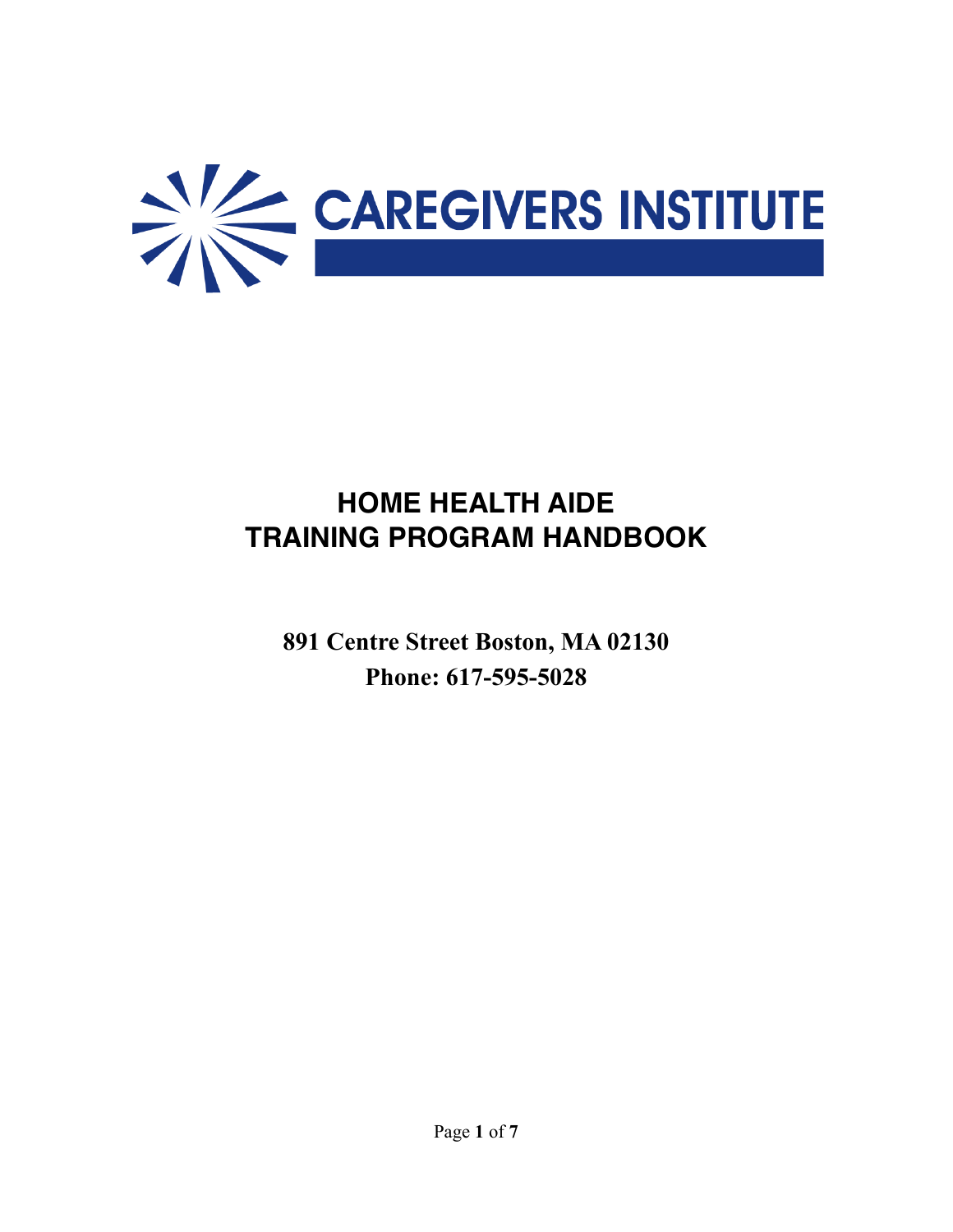# **Program/Training Description:**

The Home Health Aide Training teaches students how to help the elderly, the disabled, and people in ill health to maintain their quality of life and independence at home. Focus is on safety and universal precautions; moving and lifting patients; cleanliness and infection control; caring for children, the elderly, and the dying; and patient health, hygiene, and nutrition. Students learn how to check and perform emergency procedure**s.** Training are given in English and Spanish, it includes: CPR/1st Aide Class.

### *School Calendar:*

- Weekend Program Saturdays & Sundays
- Hours: 9:00am 5:00pm

**School will be closed on New Years' Day, Memorial Day, Independence Day, Labor Day, Thanksgiving and Christmas.**

# *Fees and Charges:*

Paid to Caregivers Institute:

- Tuition: \$700.00
- Books: \$50.00
- First Aid and CPR: \$100.00
- Total Cost: \$850.00

# **FINANCIAL AID**

In accordance with Massachusetts regulations, 230 CMR 15.04 (5) and (6)

(5) After April 1, 2017, if a School allows a student to begin participation in a Program while an initial award for financial aid, including student loans, is pending, and the student subsequently is denied some or all of that student loan or financial aid amount, the School shall offer that student in writing an opportunity to terminate the enrollment agreement with a full refund of all Monies Paid, less actual reasonable administrative costs as defined under M.G.L. c. 255, § 13K.

(6) In addition to the requirements of M.G.L. c. 255, § 13K, for programs beginning after April 1, 2017, prior to the completion of five school days or five percent of the Program, whichever occurs first, a School shall afford a student the opportunity to withdraw with a full refund of all Monies Paid, less (1) actual reasonable administrative costs as defined under M.G.L. c. 255, § 13K; and (2) actual reasonable costs of non-reusable supplies or Equipment where a School reasonably provided the student with the supplies or Equipment, so long as the student receives the refund to which they are entitled under M.G.L. c. 255, § 13K. Provided, however, that this provision shall not apply to: (1) Programs not subject to division approval; and (2) Programs 80 hours or less in duration and \$2,000 in total cost.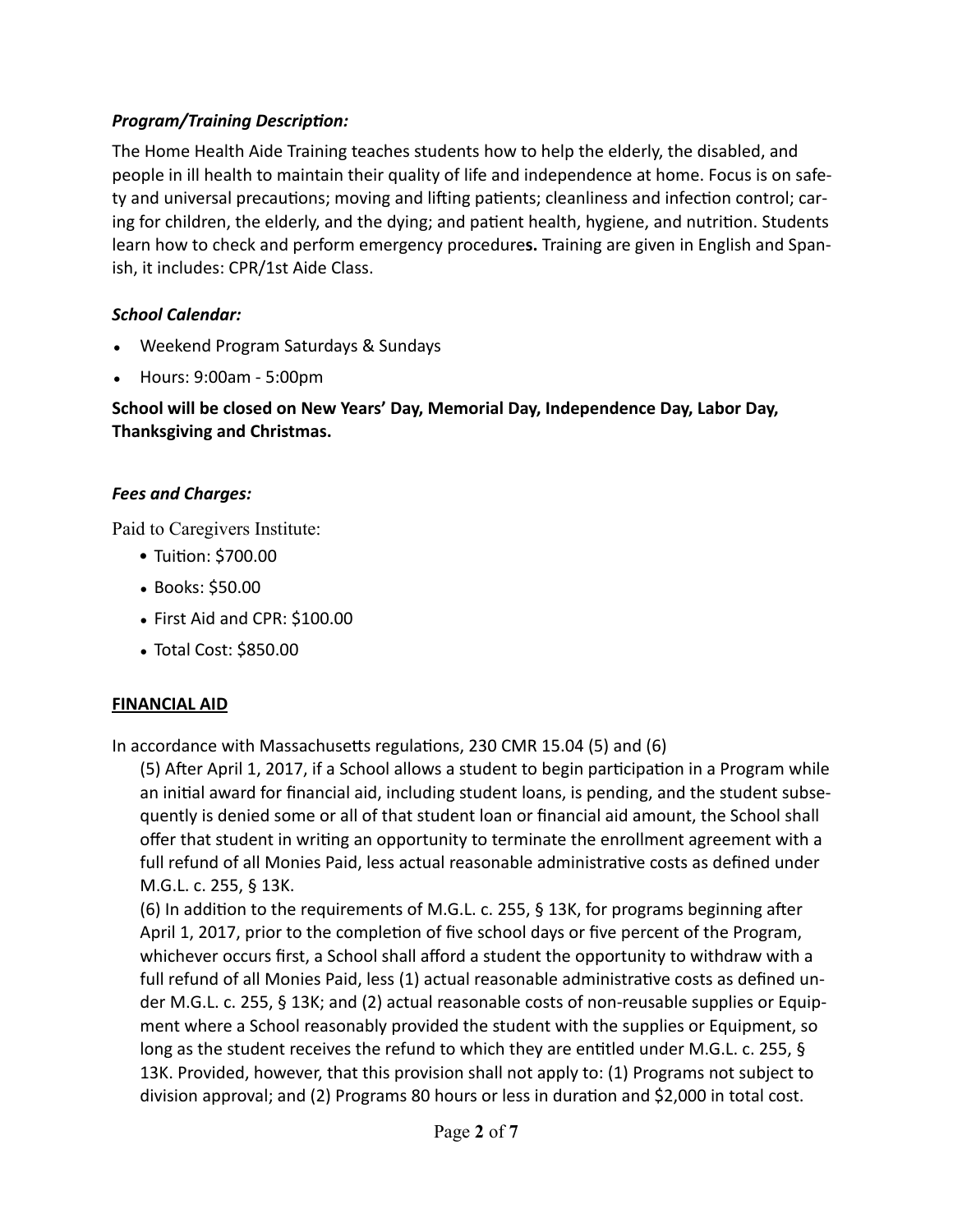### **ATTENDANCE POLICY**

Student Attendance defines acceptable excuses for being absent from the training as:

- Personal illness of the student and/or a situation in which attendance in training would endanger the health of the student or the health of others.
- Serious illness or death in the immediate family of the student that would reasonably necessitate absence from school.
- Special and recognized religious holidays observed by the faith of the student that necessitate absence from school.
- Weather or other environmental conditions preventing a student from getting to school or rendering school attendance hazardous to the health or safety of the student.

Students who are absent more than one  $[1]$  day and/or tardy five  $[5]$  days at any time throughout the training, may be grounds for dismissal.

#### **GRADING POLICY**

Caregivers Institute DOES NOT USE AN ALPHABETIC GRADING SYSTEM. All reported grades should comply with the grade chart below:

| 4.0 | $(95-100)$  |
|-----|-------------|
| 3.7 | $(90-94)$   |
| 3.3 | $(87-89)$   |
| 3.0 | $(83 - 86)$ |
| 2.7 | $(80-82)$   |
| 2.3 | $(77-79)$   |
| F   | Failure     |
| IG  | Incomplete  |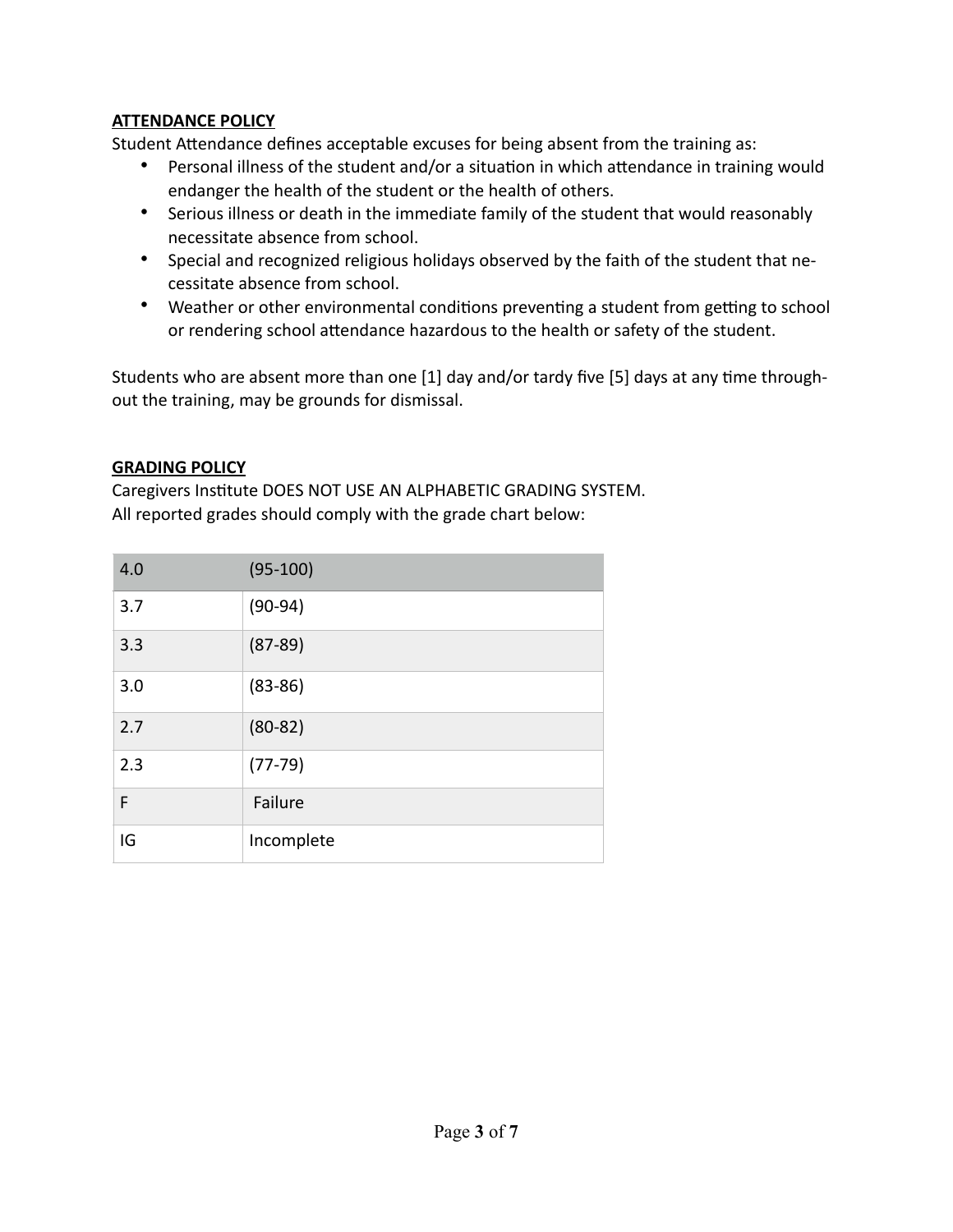# **GUIDANCE AND COUNSELING POLICY**

A program of guidance and counseling, including developmental career guidance and exploration, shall be offered to all students and shall involve the coordinated efforts of all teaching staff members under the leadership of trained guidance and counseling personnel.

The training Director is directed to implement a guidance program that carries out the purposes of this policy and:

- 1. Involves teaching staff members at all appropriate levels;
- 2. Honors the individuality of each student;
- 3. Is integrated with the total educational program;
- 4. Is coordinated with available resources of the community;
- 5. Provides for the means of sharing information among appropriate staff members in the student's interest; and,
- 6. Is available equitably to all students and prohibits biased counseling and the use of materials that discriminate among students on the basis of their race, color, creed, religion, national origin, ancestry, age, marital status, sexual orientation, gender, gender identity or expression, socioeconomic status, or disability.

#### **JOB PLACEMENT POLICY**

Caregivers Institute does not provide job placement. Therefore, no policy exists for job placement

# **SATISFACTORY PROGRESS POLICY**

Satisfactory compliance for Caregivers Institute: Demonstrated ability to effectively communicate and interact with clients, families, co-workers, and all supervisors in the English language.

- Ability to accurately follow and process written and verbal instructions.
- Satisfactorily demonstrate and perform competency in HHA skills through competency checklist and skills demonstration test.
- Minimum score of 79% on competency exam.
- Complete 75 hours (At least out of the 75 hours have to be in-hands on or practical training)
- Students who complete the policy above meet the satisfactory requirements.
- Student will be provided a written report of progress by the time 50 percent of the training has been completed.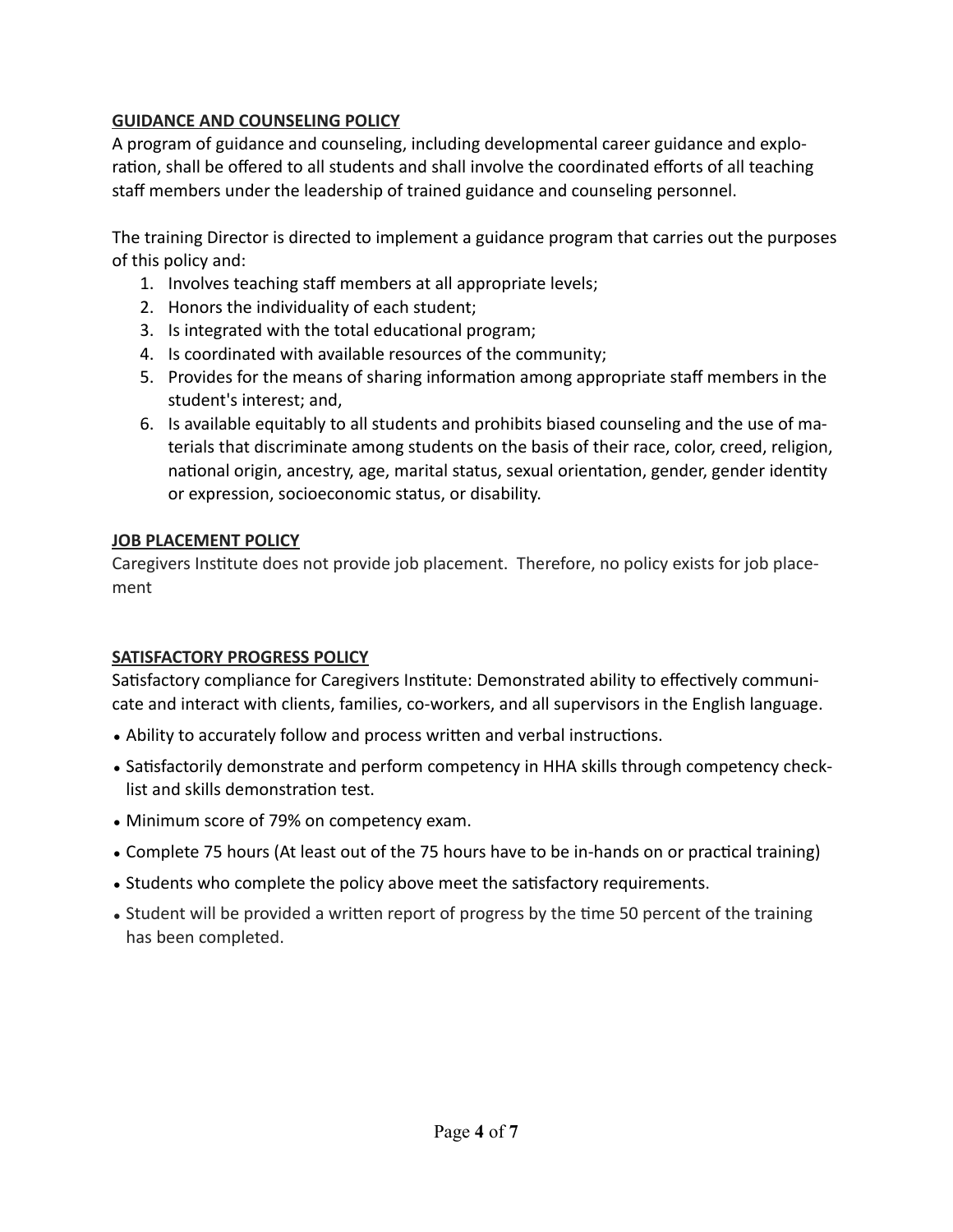# **SCHOOL RULES AND REGULATIONS/GROUNDS FOR DISMISSAL:**

- Failure to pay tuition when due.
- Students who are absent more than one  $[1]$  day and/or tardy five  $[5]$  days at any time throughout the training, may be grounds for dismissal.
- Student tardy five  $(5)$  days at any time through the training.
- You must be on time to every day of class.
- Failure to make-up excused absence.
- The following disruptive behaviors are prohibited;
- Speaking in a loud tone of voice (shouting) to others in classroom, lab or at clinical setting, thus interrupting class time.
- Use of foul language.
- Smoking in any area that is not designated for smoking.
- Use of alcohol or drugs. Please report to your instructor any medications you are currently taking that might impair your physical or mental capabilities.
- Any comments, gestures, or body language that is viewed by fellow classmates, instructors or staff as inappropriate.
- Leaving classroom frequently without an appropriate reason before break time or lunch. Sleeping in classroom, clinic or lab during instruction time.
- ABSOLUTELY NO CELL PHONES IN CLASS! Make your emergency plan before the first day of class.
- Using Caregivers Institute facility telephones or equipment without permission. Phone use is for emergency calls only.
- Cheating on exam.
- Theft of property from school, clinic site, students, patients or staff members.

# Students that do not adhere to the school rules and regulations are grounds for dismissal.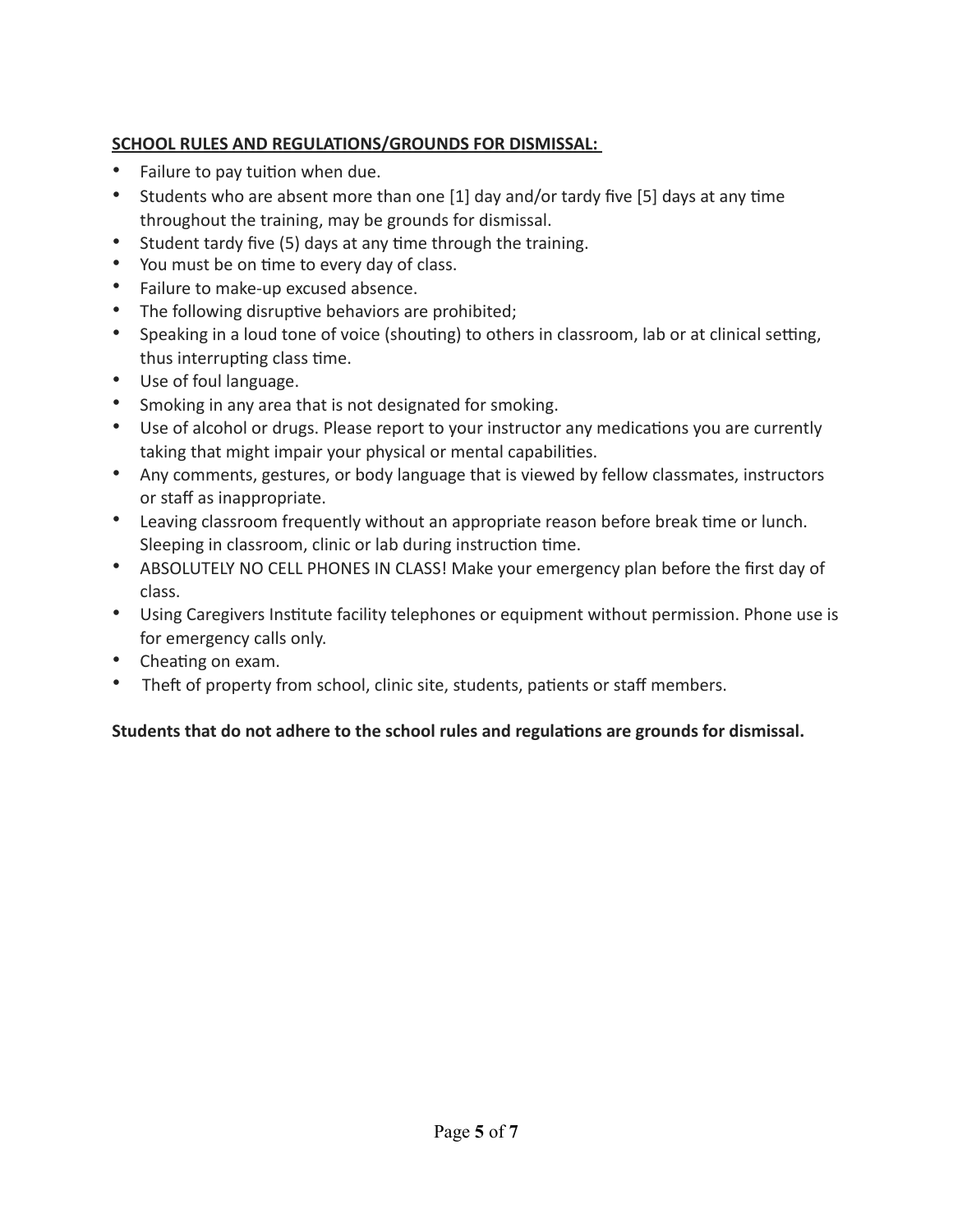#### **WITHDRAWAL**

Per Massachusetts regulations, 230 CMR 15.04(7) and (8):

(7) If a student withdraws from a Program in accordance with the School's withdrawal policy, the School shall:

(a) treat the withdrawal as a termination of the enrollment contract, effective immediately;

(b) complete a refund calculation for the student, including all fees and payments, in a form acceptable to the division; and

(c) provide the calculation and any refund to the student within 45 days of the effective date of the termination

(8) If a student stops attending School but does not withdraw in accordance with the School's withdrawal policy, the School shall:

(a) for purposes of any payments due from the student or refund due to the student, treat the student's nonattendance as a termination of the enrollment contract, effective no later than the last date of attendance or last participation in an instructional activity;

(b) determine the effective date of the termination within 30 days after the end of the period of enrollment, the term, or the Program, whichever is earliest;

(c) complete a refund calculation for the student, including all fees and payments, in a form acceptable to the division; and

(d) provide the calculation and any refund to the student within 45 days from the date the School determines the effective date of termination under 230 CMR 15.04(8)(b).